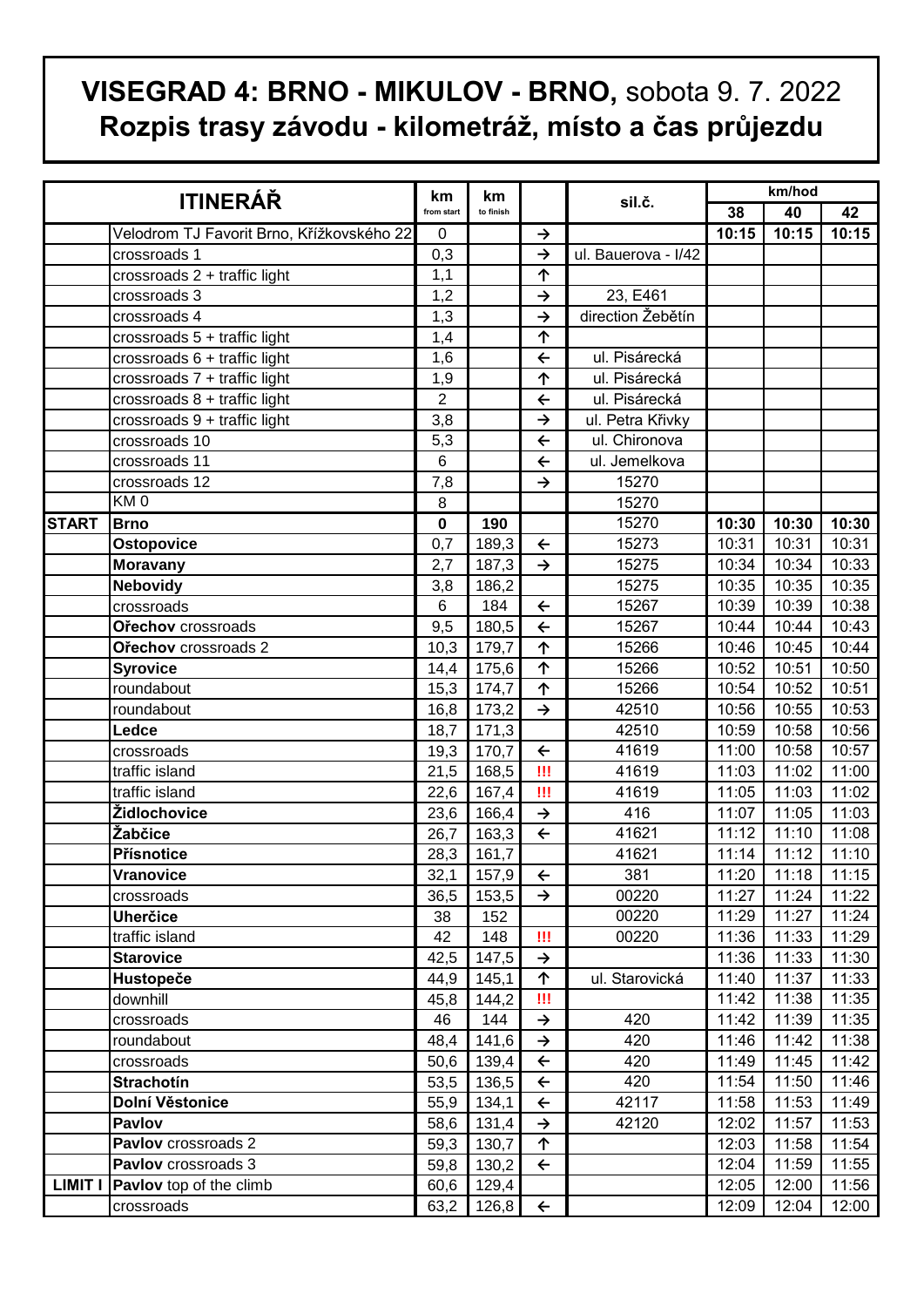|                 | <b>Klentnice</b>                         | 64    | 126                       |               |                   | 12:10 | 12:06 | 12:01 |
|-----------------|------------------------------------------|-------|---------------------------|---------------|-------------------|-------|-------|-------|
|                 | crossroads                               | 66,5  | 123,5                     | 个             |                   | 12:14 | 12:09 | 12:04 |
|                 | <b>Mikulov</b>                           | 68,1  | 121,9                     | $\rightarrow$ | 421               | 12:17 | 12:12 | 12:07 |
|                 | <b>Mikulov</b> crossroads 2              | 69,4  | 120,6                     | $\leftarrow$  | 525               | 12:19 | 12:14 | 12:08 |
|                 | <b>Mikulov</b> crossroads 3              | 69,8  | 120,2                     | $\rightarrow$ | 525               | 12:19 | 12:14 | 12:09 |
|                 | Mikulov crossroads 4                     | 70,5  | 119,5                     | $\leftarrow$  | ul. Alfonse Muchy | 12:21 | 12:15 | 12:10 |
|                 | <b>Mikulov</b>                           | 70,8  | 119,2                     |               | Náměstí           | 12:21 | 12:16 | 12:10 |
|                 | Mikulov crossroads 5                     | 71    | 119                       | 个             | ul. Pavlovská     | 12:21 | 12:16 | 12:11 |
|                 | Mikulov crossroads 6                     | 71,8  | 118,2                     | $\rightarrow$ | 421               | 12:23 | 12:17 | 12:12 |
|                 | <b>Milovice</b>                          | 79,1  | 110,9                     | $\rightarrow$ | 421               | 12:34 | 12:28 | 12:22 |
|                 | crossroads                               | 79,5  | 110,5                     | $\leftarrow$  | 421               | 12:35 | 12:29 | 12:23 |
|                 | crossroads                               | 83,3  | 106,7                     | 个             | 421               | 12:41 | 12:34 | 12:28 |
|                 | crossroads                               | 83,4  | 106,6                     | $\leftarrow$  | 421               | 12:41 | 12:35 | 12:28 |
|                 | Vinařství U Kapličky, Zaječí             | 84,2  | 105,8                     |               |                   | 12:42 | 12:36 | 12:29 |
|                 | crossroads                               | 84,3  | 105,7                     | $\leftarrow$  | ul. U Vily        | 12:42 | 12:36 | 12:30 |
|                 | crossroads                               | 84,9  | 105,1                     | $\leftarrow$  |                   | 12:43 | 12:37 | 12:30 |
|                 | crossroads                               | 87,3  | 102,7                     | $\rightarrow$ |                   | 12:47 | 12:40 | 12:34 |
|                 | <b>Šakvice</b> crossroads                | 88,4  | 101,6                     | ↑             | ul. Kopeček       | 12:49 | 12:42 | 12:35 |
|                 | Šakvice crossroads 2                     | 88,7  | 101,3                     | $\leftarrow$  | 4203              | 12:49 | 12:43 | 12:36 |
|                 | Šakvice - railway station                | 91,2  | 98,8                      |               | 4203              | 12:53 | 12:46 | 12:39 |
|                 | roundabout                               | 91,8  | 98,2                      | $\leftarrow$  | 420               | 12:54 | 12:47 | 12:40 |
|                 | crossroads                               | 94    | 96                        | ↑             |                   | 12:57 | 12:51 | 12:43 |
|                 | <b>Popice</b>                            | 95,5  | 94,5                      | $\rightarrow$ | ul. U Kapličky    | 13:00 | 12:53 | 12:46 |
|                 | Pouzdřany                                | 98,6  | 91,4                      | 个             | 4205              | 13:05 | 12:57 | 12:50 |
|                 | <b>Vranovice</b>                         | 101,8 | 88,2                      | $\rightarrow$ | 41621             | 13:10 | 13:02 | 12:54 |
|                 | Vranovice crossroads 2                   | 103   | 87                        | 个             |                   | 13:12 | 13:04 | 12:56 |
|                 | Přísnotice                               | 106,8 | 83,2                      |               |                   | 13:18 | 13:10 | 13:02 |
|                 | Žabčice                                  | 108,4 | 81,6                      | $\leftarrow$  | 416               | 13:20 | 13:12 | 13:04 |
|                 | crossroads                               | 113   | 77                        | $\rightarrow$ | 42510             | 13:27 | 13:19 | 13:10 |
|                 | <b>Litter Zone start</b>                 | 113   | 77                        |               | 42510             | 13:27 | 13:19 | 13:10 |
|                 | <b>Feed Zone start</b>                   | 113,3 | 76,7                      |               | 42510             | 13:28 | 13:19 | 13:11 |
|                 | <b>Feed Zone finish</b>                  | 117,6 | 72,4                      |               | 42510             | 13:35 | 13:26 | 13:17 |
|                 | <b>Litter Zone finish</b>                | 118,8 | 71,2                      |               | 42510             | 13:37 | 13:28 | 13:19 |
|                 | crossroads                               |       | $118,9$ $\overline{71,1}$ | $\leftarrow$  | 39528             | 13:37 | 13:28 | 13:19 |
|                 | crossroads                               | 120,3 | 69,7                      | 个             | 39528             | 13:39 | 13:30 | 13:21 |
|                 | crossroads                               | 120,7 | 69,3                      | 个             | 39528             | 13:40 | 13:31 | 13:21 |
|                 | crossroads                               | 122,9 | 67,1                      | $\leftarrow$  | 39520             | 13:43 | 13:34 | 13:25 |
|                 | Němčičky                                 | 124,6 | 65,4                      | 个             | 39520             | 13:46 | 13:36 | 13:27 |
|                 | Němčičky crossroads 2                    | 124,7 | 65,3                      | $\rightarrow$ | 39520             | 13:46 | 13:37 | 13:27 |
|                 | <b>Pravlov</b>                           | 126,5 | 63,5                      | $\rightarrow$ | 395               | 13:49 | 13:39 | 13:30 |
|                 | Dolní Kounice crossroads                 | 128,1 | 61,9                      | 个             | 395               | 13:51 | 13:42 | 13:32 |
|                 | Dolní Kounice - Masar. nám. crossroads 2 | 128,8 | 61,2                      | →             | 395               | 13:52 | 13:43 | 13:33 |
|                 | Dolní Kounice crossroads 3               | 128,9 | 61,1                      | 个             | 15258             | 13:52 | 13:43 | 13:33 |
|                 | crossroads                               | 132,8 | 57,2                      | 个             | 395               | 13:59 | 13:49 | 13:39 |
|                 | <b>Hlína</b>                             | 134,8 | 55,2                      | 个             | 395               | 14:02 | 13:52 | 13:41 |
| <b>LIMIT II</b> | Hina top of the climb                    | 135,1 | 54,9                      |               |                   | 14:02 | 13:52 | 13:42 |
|                 | crossroads                               | 135,4 | 54,6                      | $\rightarrow$ | 39512             | 14:03 | 13:53 | 13:42 |
|                 | downhill                                 | 136,3 | 53,7                      | Ш             |                   | 14:04 | 13:54 | 13:44 |
|                 | Prštice crossroads                       | 139,4 | 50,6                      | $\leftarrow$  | 15260             | 14:09 | 13:59 | 13:48 |
|                 | Prštice crossroads 2                     | 140,1 | 49,9                      | $\rightarrow$ | 15260             | 14:10 | 14:00 | 13:49 |
|                 | crossroads                               | 141,6 | 48,4                      | $\leftarrow$  | 152               | 14:12 | 14:02 | 13:51 |
|                 | crossroads                               | 142,7 | 47,3                      | $\leftarrow$  |                   | 14:14 | 14:04 | 13:53 |
|                 | <b>Ořechov</b>                           | 145,5 | 44,5                      | $\leftarrow$  | 15267             | 14:19 | 14:08 | 13:57 |
|                 | crossroads                               | 148,8 | 41,2                      | $\leftarrow$  | 15267             | 14:24 | 14:13 | 14:01 |
|                 | <b>Střelice</b>                          | 151,1 | 38,9                      | $\leftarrow$  | ul. Ant.Smutného  | 14:27 | 14:16 | 14:05 |
|                 | crossroads                               | 154,2 | 35,8                      | $\rightarrow$ | 3945              | 14:32 | 14:21 | 14:09 |
|                 | crossroads                               | 156,8 | 33,2                      | $\rightarrow$ | 3946              | 14:36 | 14:25 | 14:13 |